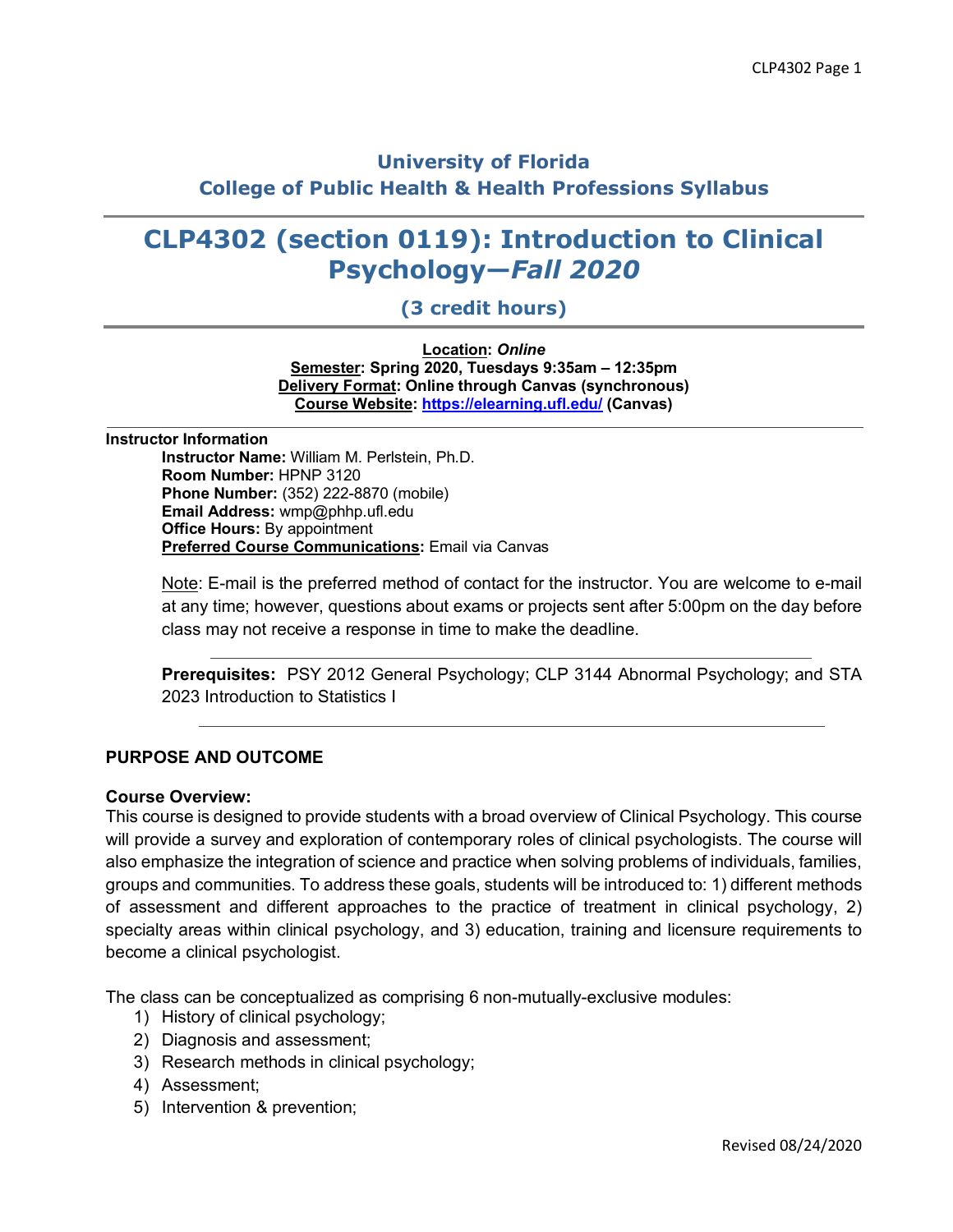6) Specialty areas within clinical psychology and associated training.

### **Relation to program outcomes:**

This course serves as an upper-level course within clinical and health psychology at the University of Florida. The early-stage developmental focus will support learning objectives that are applicable to a range of clinical and health profession degrees including public health, psychology, pre-medicine, health sciences, and early development undergraduate training programs.

**Course Objectives**: After successfully completing CLP 4302, students will be able to (including but not limited to):

- 1. Identify and distinguish between major mental-health professions;
- 2. Demonstrate an understanding of how clinical psychologists approach mental-health diagnosis, assessment, prevention, and treatment;
- 3. Explain the importance of the scientist-practitioner model of clinical psychology;
- 4. Understand and explain similarities and differences in various specialty areas in clinical psychology;
- 5. Explain training and educational processes involved in licensure for clinical psychologists in the US;
- 6. Understand and explain assessment, treatment (i.e., intervention), and prevention methods in clinical psychology;
- 7. Understand and explain research methods in clinical psychology;
- 8. Describe the academic and professional preparation that Clinical Psychologists must complete before beginning clinical practice, including pre- and post-doctoral training and board certification;
- 9. Outline the strengths and limitations of published research so that the validity of findings regarding treatments can inform decisions clinical decisions;
- 10. Describe the various areas of practice for Clinical Psychologists to include academic, clinical, and research contexts;
- 11. Distinguish the various assessment strategies and tools used in clinical practice, including assessing for psychopathology, neuropsychology, behavior, pediatrics, and personality;
- 12. Describe empirically-based principles of therapeutic change, including relevant client and therapist variables;
- 13. Understand and describe ethical issues in scientific-research and ethical codes for psychologist providing psychological services, as outlined by the American Psychological Association (APA);
- 14. Discuss evidence-based treatments so that their connection to valid research and their likelihood of effectiveness are addressed.

### **Instructional Methods:**

Lecture, class discussion, and small-group and individual work will comprise the majority of class sessions. The role of the instructor will be to: present an overview of relevant topics, provide additional reading material and learning resources with up-to-date research findings, facilitate discussion of selected topics, and provide timely feedback. Expectations for students are to attend class fully prepared, participate in class discussions, and read assigned materials prior to class in preparation for lecture.

### **Required Equipment**

See UF Student Computer Requirements. Your program may have additional requirements. For this course you will need a computer that can run HonorLock and the Google Chrome browser with high speed internet access, a webcam, and microphone.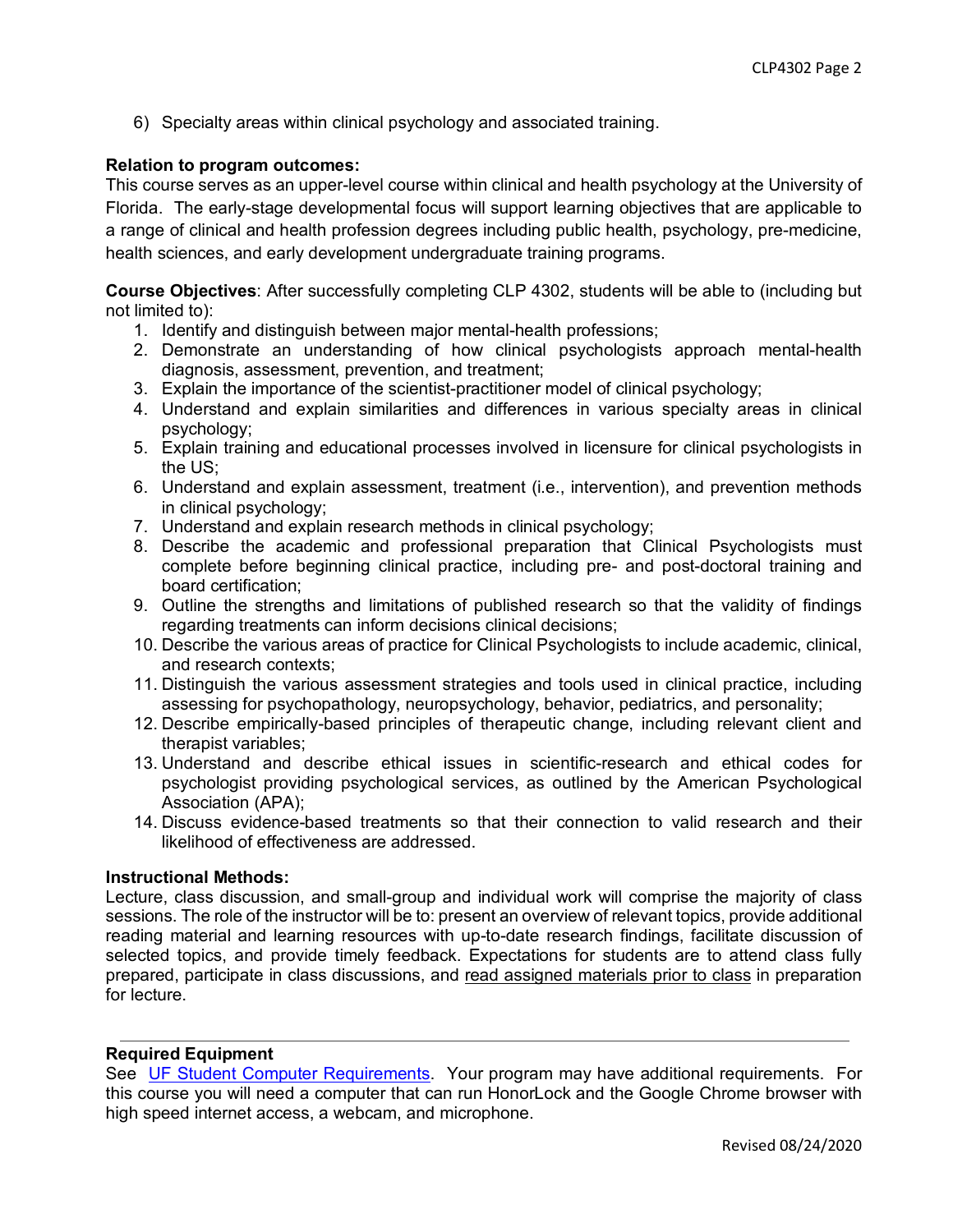For technical support for this class, please contact the UF Help Desk at: Learning-support@ufl.edu, (352) 392-HELP (option 2), or https://lss.at.ufl.edu/help.shtml 3

### *HonorLock Proctoring Services*

This course will be using HonorLock, a proctoring service for graded quizzes (Exams 1 & 2 are open book/notes, so Honorlock will *not* be needed for these). HonorLock ensures quiz integrity and enables administration of remote online quizzes.

- No pre-scheduling is required. You can take your quiz at any time during the window it is open in Canvas.
	- $\circ$  However, I caution you not to wait until the last minute, because you will run the extreme risk of having the quiz close out automatically before you have had your full number of allowed minutes. The quiz will close out at the time set in Canvas regardless of how many minutes you have left to take the quiz, and you will not be able to finish.
- HonorLock will record and audit your entire quiz session.
- All recorded quiz sessions will be reviewed as part of your final grade.
- Instances of cheating or inappropriate behavior will be considered violations of the Student Honor Code and will result in disciplinary action.
- Students will need to have **Google Chrome**, a microphone and webcam in place during the test-taking period. An inexpensive webcam and microphone should work fine. Students will NOT be allowed to take a quiz without a webcam.
- Students will need to have some administrative rights on the computer they are using for the quiz to enable the proctoring service to function.
- It is recommended that students not use a wireless Internet connection for quizzes. Please consider wire connecting your wireless laptop to your modem for a more reliable Internet signal during the quiz. Inexpensive modem cables are available in most electronic stores and online.

### *HonorLock Set-up*

HonorLock is a user-friendly system, but you must follow these guidelines to register and take your quizzes:

1. Review the following HonorLock Student Information to obtain an overview of HonorLock:

### • Honorlock - Student Exam Preparation Information (PDF) *Taking Quizzes*

Again, no pre-scheduling is required. You can take your quiz at any time during the window it is open in Canvas. However, as mentioned before, I caution you not to wait until the last minute, because you will run the extreme risk of having the quiz close out automatically before you have had your full number of allowed minutes. The quiz will close out at the time set in Canvas regardless of how many minutes you have left to take the quiz, and you will not be able to finish.

- Please plan on extra time to complete your quiz to accommodate connection time and any technical issues that arise.
- No human proctor will appear. You will take your quiz with your camera recording the entire session.
- Once you finish and submit your quiz, you will log out, and the quiz session will be audited at HonorLock.

### **Keep the following in mind:**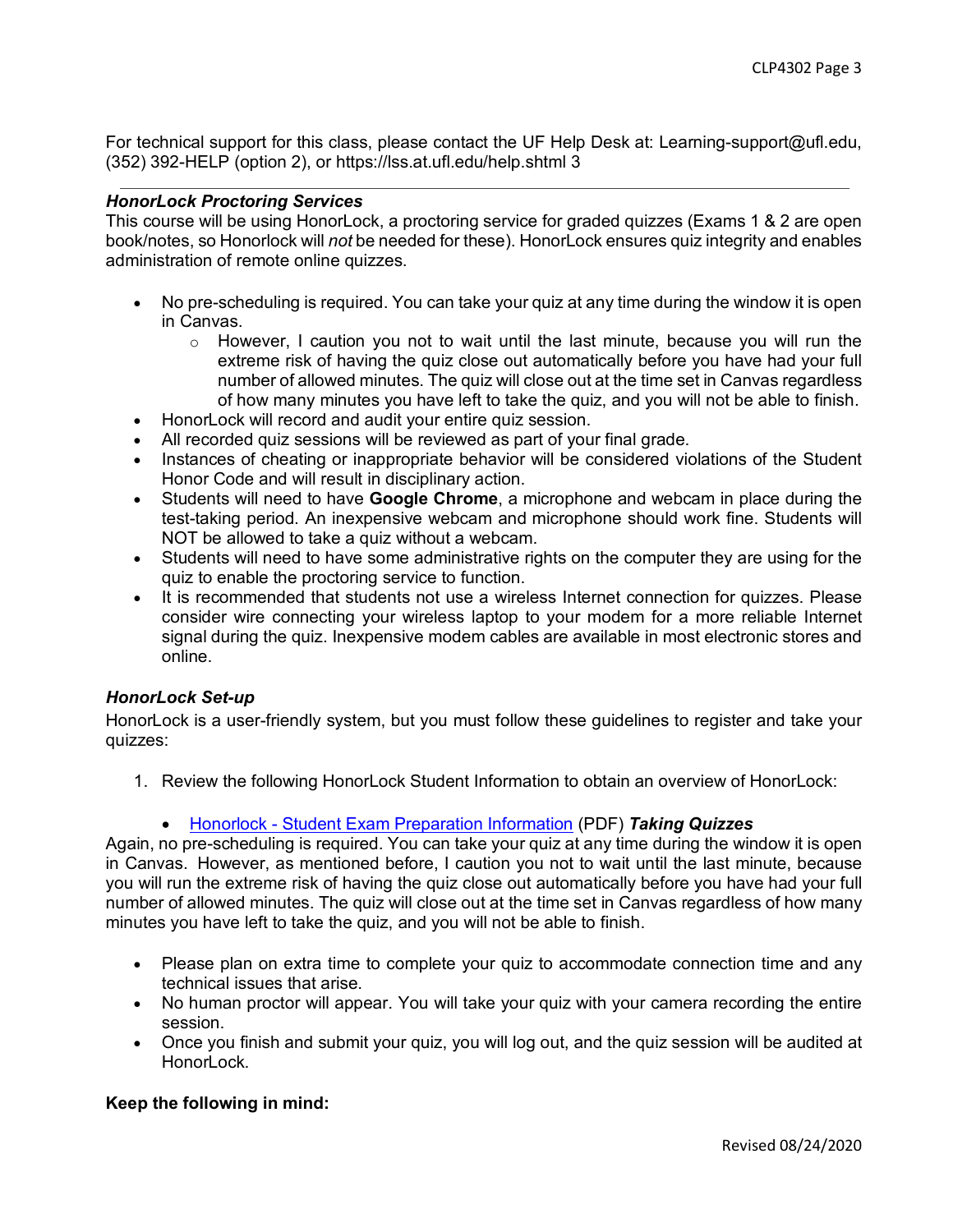- 1. You must use Google Chrome browser with HonorLock
- 2. When it is available open your quiz in Canvas.
- 3. Click "Get Started" and "Install Extension".
- 4. Click "Add extension" and then "Take the Quiz".
- 5. Click "Launch Proctoring" and "Allow" (HonorLock to use your camera).
- 6. Take the required photo by clicking "Take Photo" and click "Accept" if there is a clear image of you on screen. Otherwise "Redo".
- 7. Take the required photo of your picture ID.
- 8. "Begin the Room Scan" by clicking and then scan the room with your camera. Click "I'm done once complete.
- 9. Take the quiz as normal.
- 10. Finish the quiz, and HonorLock will automatically save and close as well.

### *Quiz Rules*

Check your syllabus for other rules related to quizzes and exams. Examples:

- Quizzes will be administered as described in the course schedule.
- Quizzes are closed book, closed notes unless otherwise documented.
- Some faculty allow students to blank sheets of paper as scrap paper or a calculator, but you will be required to use your camera to show both sides of paper or calculator when this is allowed. If it is not specifically stated in the syllabus, don't bring extra materials.
- Quizzes may be taken at a student's home. Students must plan to take their quizzes in an environment where other people are not in the room during the quiz.
	- o You are required to pan your camera around the room and your desk and clear it of anything not allowed in the quiz.

### *HonorLock Support:*

Chat on screen or call HonorLock at 855-828-4004 for 24/7 support assistance. Then contact your faculty and TA to let them know you had an issue.

### **DESCRIPTION OF COURSE CONTENT**

**Topical Outline/Course Schedule**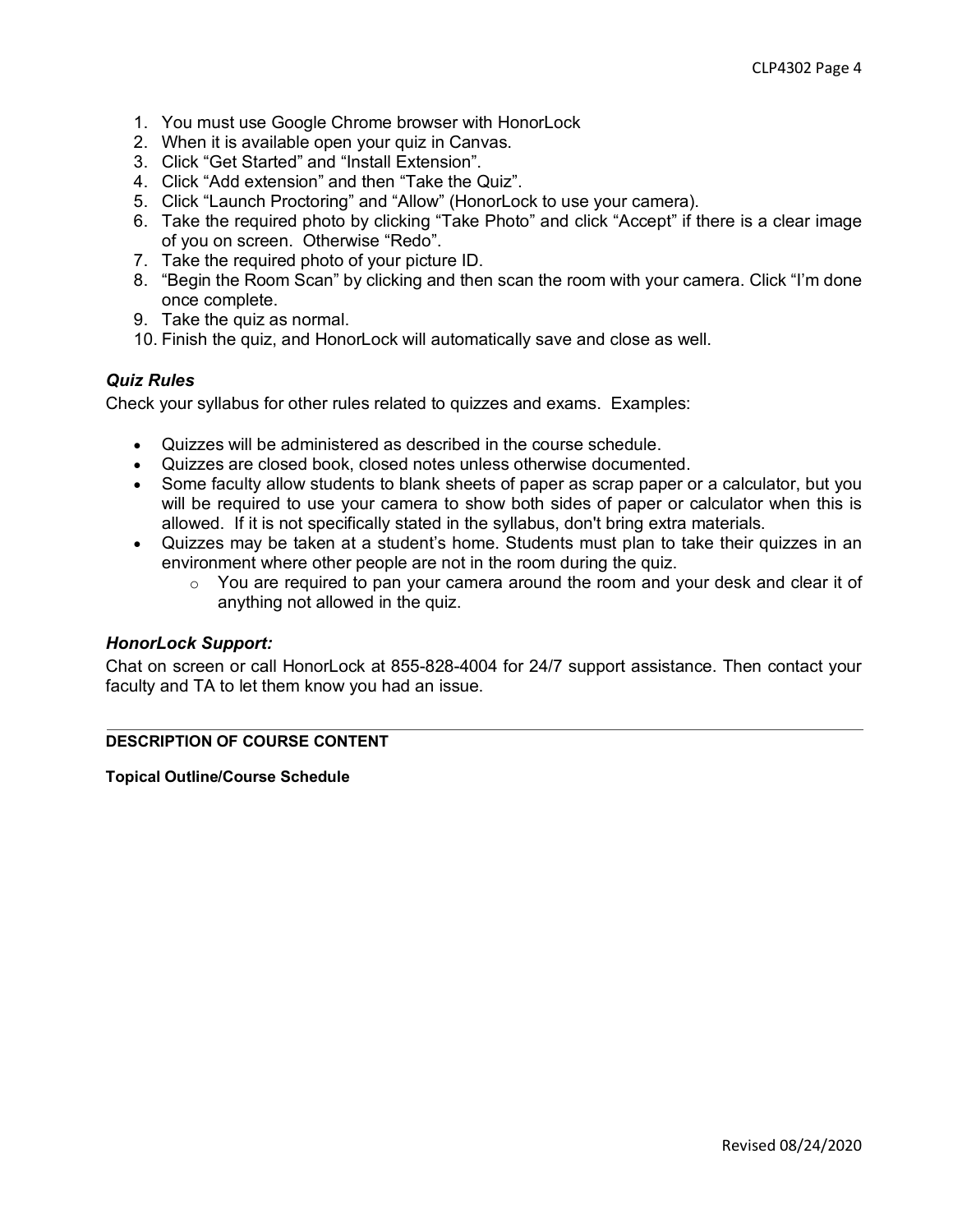| <b>Week</b>    | Date(s) | Topic(s)                                                                                                                                                                       | <b>Readings</b>                                                                                                                                                                                                                                                                                                                                                                                                                                   | <b>Assignments</b>                                                                                                                | <b>Quizzes/Exams</b>                                                                                 |
|----------------|---------|--------------------------------------------------------------------------------------------------------------------------------------------------------------------------------|---------------------------------------------------------------------------------------------------------------------------------------------------------------------------------------------------------------------------------------------------------------------------------------------------------------------------------------------------------------------------------------------------------------------------------------------------|-----------------------------------------------------------------------------------------------------------------------------------|------------------------------------------------------------------------------------------------------|
|                |         |                                                                                                                                                                                | (to be completed<br>before class)                                                                                                                                                                                                                                                                                                                                                                                                                 | <b>Due</b>                                                                                                                        | (bi-weekly,<br>online with due-                                                                      |
| 1              | 9/1     | <b>Syllabus Overview</b><br>Introduction to and<br><b>Evolution of Clinical</b><br>Psychology                                                                                  | Additional readings may<br>be uploaded to Canvas<br>based on class interest,<br>guest lecturers, or<br>updates in research.<br><b>Please check Canvas</b><br>weekly.<br>(For Week 1 only,<br>readings are not<br>expected to be<br>completed before class)<br>Syllabus overview<br>$\bullet$<br>Lee & Hunsley Ch.<br>$\bullet$<br>APA (2011),<br>$\bullet$<br>Careers in<br>Psychology<br>Lilenfeld et al.<br>$\bullet$                           | Discussion of Ch.<br>1 & Readings                                                                                                 | date listed)<br>These will be<br>administered on<br>Canvas in a<br><b>lockdown</b><br><b>browser</b> |
|                |         |                                                                                                                                                                                | (2013)<br>Lang (2016)<br>٠                                                                                                                                                                                                                                                                                                                                                                                                                        |                                                                                                                                   |                                                                                                      |
| $\overline{2}$ | 9/8     | Contemporary<br><b>Clinical Psychology</b><br>Guest speaker: Dr.<br><b>Ronald Rozensky</b><br>(pre-recorded<br>presentation, to be<br>viewed<br>synchronously during<br>class) | 1.<br>Lee & Hunsley Ch.<br>2<br>2.<br>Rozensky<br><b>BIOSKETCH 2019</b><br>3.<br>2014 Implications<br><b>ACA for Education</b><br>2018 Sci Prac<br>4.<br><b>TEPP</b><br>5.<br>Rozensky et al.<br>(2018).<br>Interprofessional<br>curriculum<br>2017 25 Yrs<br>6.<br>Education<br>Rozensky Grus<br><b>Fouad Daniel</b><br>7. 2016 Psychology's<br>core knowledge<br>Rozensky (2012)<br>8.<br>Readings 2-8 are in<br>files/Week2 Readings<br>folder | Active<br>engagement with<br>Dr. Perlstein<br>during play-back<br>of guest speaker<br>presentation &<br>discussion of<br>readings |                                                                                                      |
|                | 9/15    | <b>NO CLASS -</b><br><b>PERLSTEIN OUT</b><br><b>OF TOWN</b>                                                                                                                    |                                                                                                                                                                                                                                                                                                                                                                                                                                                   | <b>Assignment 1</b><br>(Biographical<br>Statement)<br><b>DUE 5pm EST</b><br>via Canvas                                            |                                                                                                      |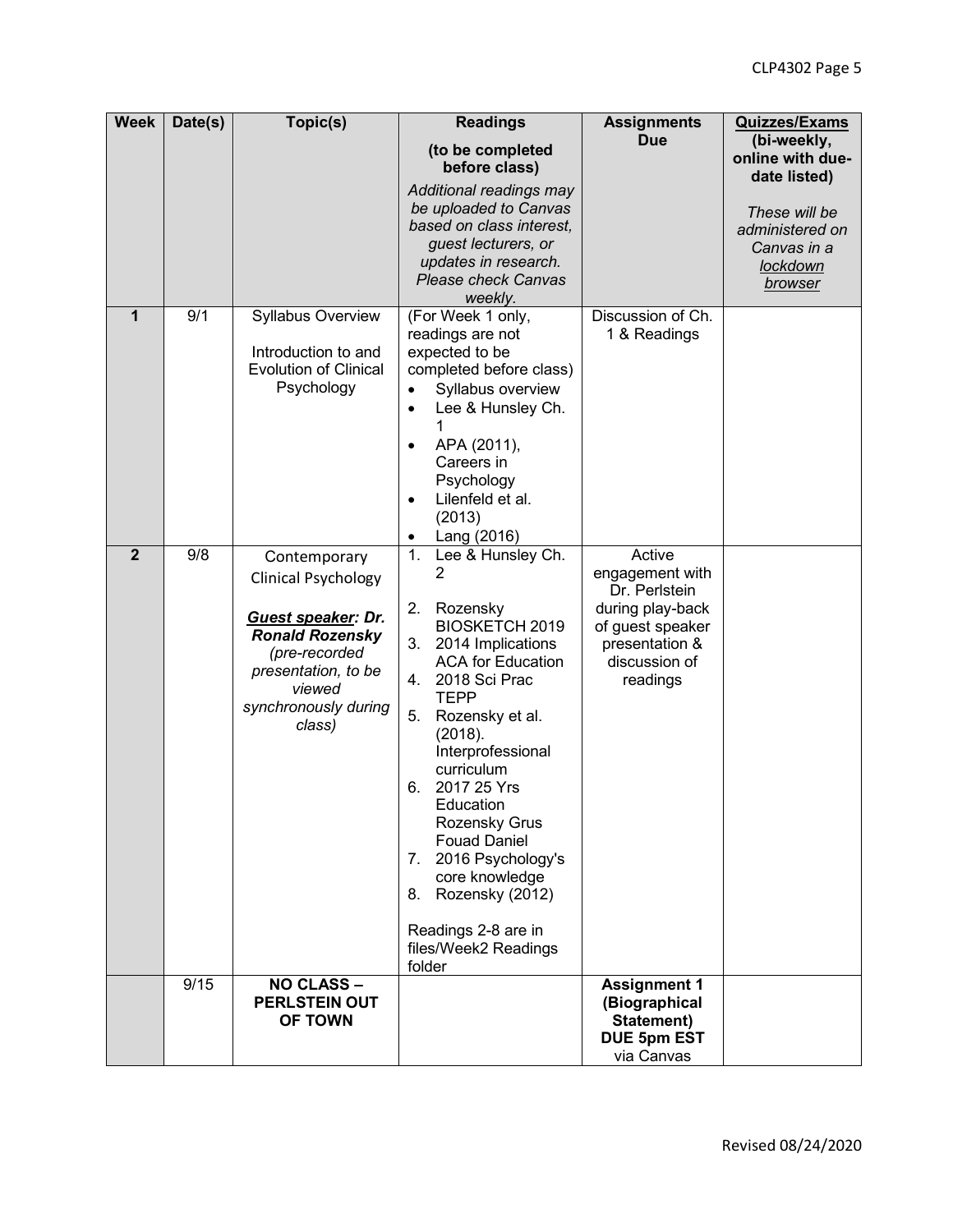| $\overline{3}$ | 9/22  | Follow-up questions<br>regarding Dr. R's<br>presentation;<br>Discussion of<br>Classification and<br>Diagnosis                                                                                           | Lee & Hunsley Ch.<br>$\bullet$<br>3<br><b>Optional: Clark et</b><br>$\bullet$<br>al. (2017)                                                                               | Discussion of<br>Classification and<br>Diagnosis)<br>Frances video on<br><b>DSM</b>                                      | Online Syllabus<br>Quiz 1 (during-<br>class; Canvas<br>via<br>Honorlock)                                     |
|----------------|-------|---------------------------------------------------------------------------------------------------------------------------------------------------------------------------------------------------------|---------------------------------------------------------------------------------------------------------------------------------------------------------------------------|--------------------------------------------------------------------------------------------------------------------------|--------------------------------------------------------------------------------------------------------------|
|                | 9/29  | <b>NO CLASS -</b><br><b>PERLSTEIN OUT</b><br><b>OF TOWN</b>                                                                                                                                             |                                                                                                                                                                           |                                                                                                                          |                                                                                                              |
| 4              | 10/6  | Research Methods in<br><b>Clinical Psychology</b>                                                                                                                                                       | Lee & Hunsley Ch.<br>$\bullet$<br>4<br><b>Wilson (2012)</b><br>$\bullet$                                                                                                  | In-class<br>discussion of<br>research<br>methods                                                                         | Online Quiz 2<br>during-class<br>(Canvas via<br>HonorLock)<br>Will cover<br>materials from<br>L&H Chs. 3 & 4 |
| $5\phantom{1}$ | 10/13 | Psychological<br>Assessment I:<br>Overview, Ethics,<br>Interviewing &<br>Observation                                                                                                                    | Lee & Hunsley Ch.<br>$\bullet$<br>5<br>Woody (2008)<br>٠<br><b>APA Ethics code-</b><br>$\bullet$<br>2017<br>APA (2010)-Suicide<br>$\bullet$<br><b>Practice Guidelines</b> | In-class<br>discussion                                                                                                   |                                                                                                              |
|                | 10/20 | <b>NO CLASS -</b><br><b>PERLSTEIN OUT</b><br>OF TOWN FOR<br><b>BIRTHDAY</b>                                                                                                                             |                                                                                                                                                                           |                                                                                                                          |                                                                                                              |
| $\overline{7}$ | 10/27 | Psychological<br>Assessment I (cont.)<br>Interviewing                                                                                                                                                   | Lee & Hunsley Ch. 6                                                                                                                                                       | In-class<br>discussion<br>Submit exam-<br>review questions<br>(Assignment 2)<br>via canvas; for<br>discussion on<br>11/3 | Quiz 3<br>during-class;<br>(Canvas via<br>HonorLock)<br>Will cover<br>materials from<br>L&H Chs. 5 - 6       |
| ୪              | 11/3  | Psychological<br>Assessment II & III:<br>Intellectual &<br>Cognitive<br>Functioning, Self-<br>Report & Projective<br>Measures, and<br>Integration & Clinical<br>Decision-Making<br><b>Exam 1 Review</b> | Lee & Hunsley Chs 7-9<br>Lilenfeld (2008)                                                                                                                                 | In-class<br>discussion & in-<br>class Exam-1<br>review based on<br>Assignment 2<br>from last week.                       |                                                                                                              |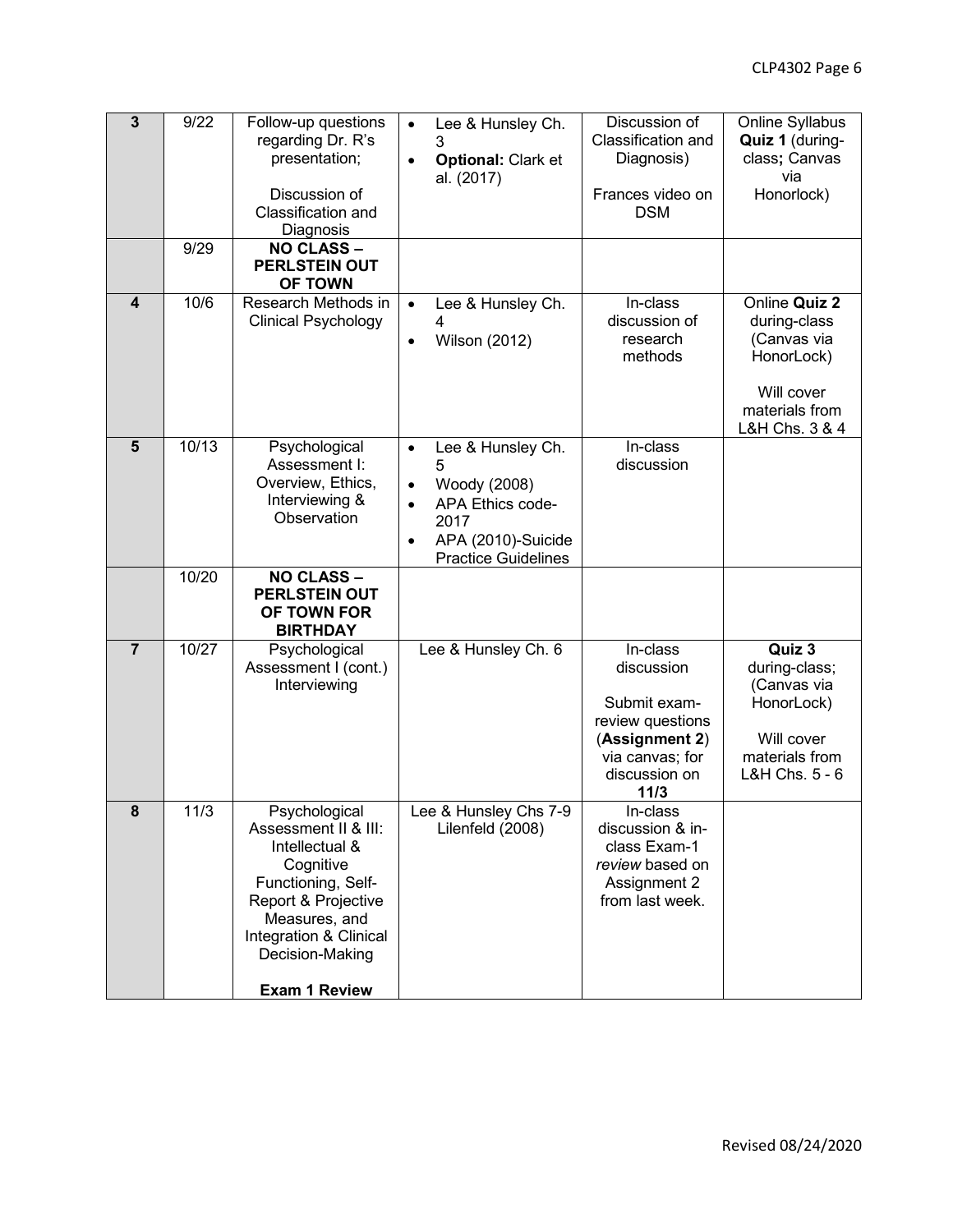| 9               | 11/10 | <b>EXAM1</b>                                                                                                                                                                                                                 |                                                                                                                                                                                       |                                                                                                                                                                                                                                                                                           | Online Exam 1<br>During class<br>(Canvas via<br>Honorlock)<br>Covers L&H<br>readings Chs. 1-<br>9. |
|-----------------|-------|------------------------------------------------------------------------------------------------------------------------------------------------------------------------------------------------------------------------------|---------------------------------------------------------------------------------------------------------------------------------------------------------------------------------------|-------------------------------------------------------------------------------------------------------------------------------------------------------------------------------------------------------------------------------------------------------------------------------------------|----------------------------------------------------------------------------------------------------|
| 10              | 11/17 | Prevention                                                                                                                                                                                                                   | Lee & Hunsley Ch.<br>$\bullet$<br>10<br>APA (2010) -<br>٠<br><b>Suicide Practice</b><br>Guidelines<br>Kognito online<br>$\bullet$<br>training (see info<br>below & on Canvas<br>site) | Kognito training<br>in detecting<br>emotional<br>distress<br><b>Assignment 3:</b><br>(Kognito training<br>certificate DUE:<br>5PM; please<br>send via Canvas<br>email; use<br>"Kognito<br>Certificate -<br>Last Name" in<br>subject line<br>(e.g., Kggnito<br>Certificate -<br>Perlstein) |                                                                                                    |
| 11              | 11/24 | Prevention (cont.)                                                                                                                                                                                                           | Readings per last week<br>Kognito presentation by<br>Nia Close (UF-CWC;<br>$9:35-?$                                                                                                   | Zoom discussion                                                                                                                                                                                                                                                                           |                                                                                                    |
| $\overline{12}$ | 12/1  | Intervention I:<br>Overview, Adults &<br>Couples, Children &<br>Adolescents<br>Intervention II:<br>Identifying Key<br><b>Elements of Change</b><br><b>Guest Speaker: Dr.</b><br><b>Sarah Westen CHP</b><br>$(11-12am)$       | Lee & Hunsley Chs. 11-<br>13<br>Lee & Hunsley Ch. 14<br>WhyWorks                                                                                                                      | Zoom discussion<br><b>Assignment 4:</b><br><b>DUE 5PM on 4/9:</b><br>Submit exam-<br>review questions<br>(via canvas<br>Assignments); for<br>discussion on<br>12/8                                                                                                                        | Quiz 4<br>During class<br>(Canvas via<br>HonorLock)                                                |
| 13              | 12/8  | Subspecialties in<br>Clinical Psychology:<br>Health Psychology,<br>Neuropsychology,<br>and Child<br>Psychology<br><b>Guest Speaker: Dr.</b><br><b>Catherine Price,</b><br><b>CHP</b><br><b>Brief Exam-2</b><br><b>Review</b> | Lee & Hunsley Ch. 15<br>Re-read: APA (2011)<br>Careers in<br>psychology.pdf                                                                                                           | Zoom discussion<br>& online Exam-2<br>review based on<br>Assignment 4                                                                                                                                                                                                                     |                                                                                                    |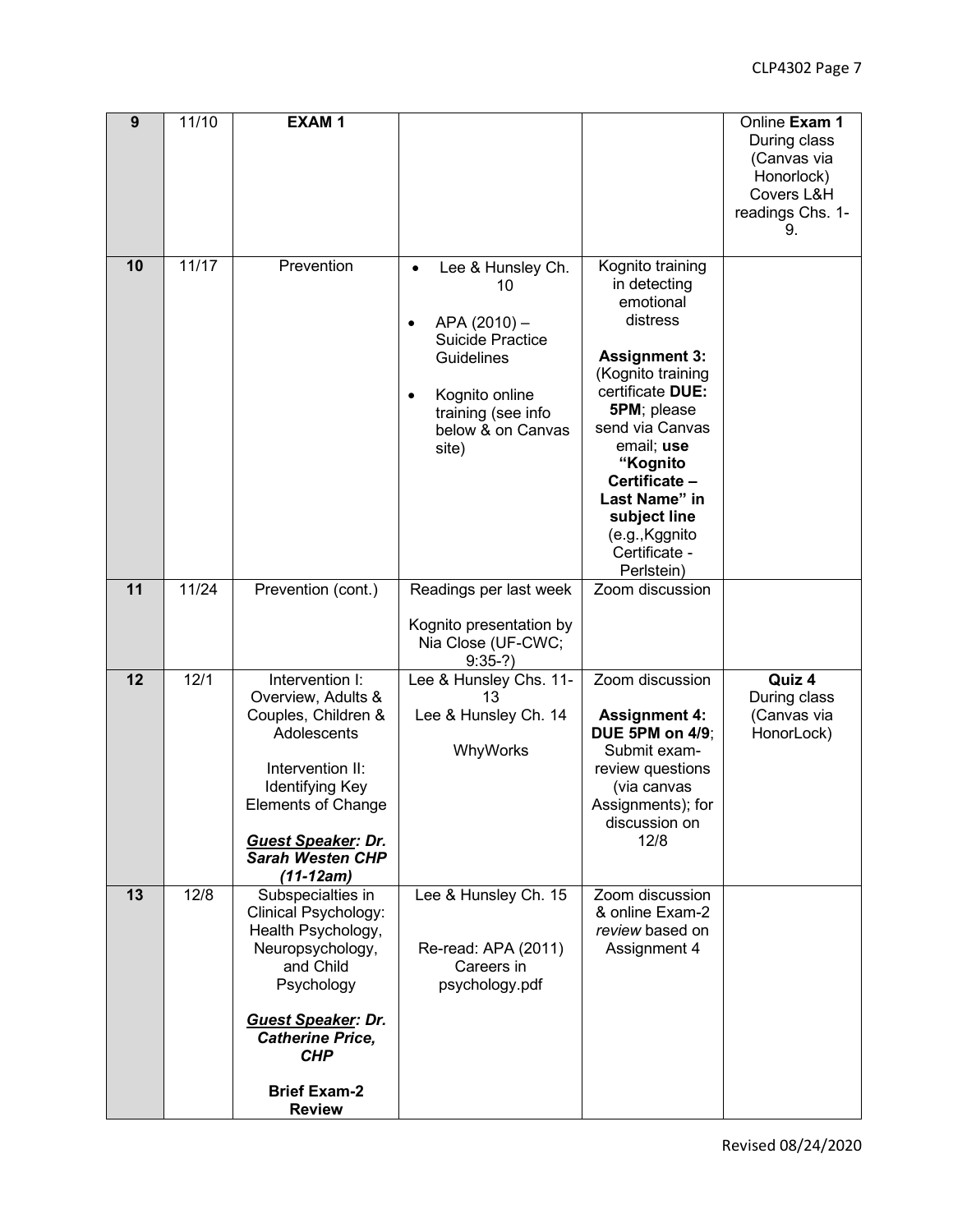| 12/15 | <b>No Class</b><br>"UF Finals Week"<br>$(12/12-12/18)$ | <b>Online Exam 2.</b><br>(Canvas via<br>HonorLock) |  |
|-------|--------------------------------------------------------|----------------------------------------------------|--|
|       | <b>FINAL EXAM</b>                                      |                                                    |  |

### *Kognito Training:*

Kognito is a free online training simulation course that teaches effective techniques to help and refer friends, classmates, and peers around you who might be showing signs and symptoms of emotional distress. Kognito has three unique training modules, one for friends and family of students, one for faculty members, and one for helping student veterans. You are only expected to complete the At-Risk for Students module, though I encourage you to explore the other modules as well.

As a friend, family member or UF peer, you may be the first one to notice signs of distress of someone around you. At UF, it is our shared responsibility to look out for one another and we are here to support you help distressed students. The UF Counseling and Wellness Center offers a free online resource, Kognito, to help you practice having difficult conversations and learn tools for when students show signs of stress. With Kognito, you can learn how to talk about these signs, practice sharing your concerns, and learn how to motivate the person in distress to seek help.

To take this course, follow these instructions:

- 1. Go to kognitocampus.com
- 2. Click on "Create a New Account"
- 3. \*DO NOT USE THE SAME PASSWORD AS YOUR GATORLINK ACCOUNT\*
- 4. Fill out form using enrollment key: ufl2323
- 5. Follow the on-screen instructions
- 6. Download your certificate of completion and upload to the corresponding Assignment in Canvas

#### **Questions or concerns? Email Nia Close, a Kognito Program Ambassador at Kognito-UF@ufl.edu**

#### **Course Materials and Technology:**

- *Required Textbook:* Lee, C. M., & Hunsley, J. (2018). *Introduction to Clinical Psychology: An Evidence Based Approach*. (4th Edition). Canada: John Wiley & Sons. ISBN # 9781118949467.
- **Additional Readings:** as indicated will be made available via Canvas.
- n *Electronic Device***:** There will be "in-class" or scheduled assignments, quizzes or exams administered via Canvas (as described within this syllabus). An electronic device with internet and Canvas capabilities is required (e.g., laptop, tablet). Please contact the UF Computer Help Desk (contact information below) if you have questions or concerns regarding your device's capabilities.
- **Canvas:** Canvas is the course management system that you will use for this course. Canvas is accessed by using your Gatorlink account name and password at elearning.ufl.edu. There are several tutorials and student-help links on the Canvas login site.
- n If you have technical questions call the UF Computer Help Desk at 352-392-HELP or send email to helpdesk@ufl.edu. You are responsible for checking your account prior to each class to determine how you should prepare for the upcoming class.

For technical support for this class, please contact the UF Help Desk at:

- Learning-support@ufl.edu
- (352) 392-HELP select option 2
- https://lss.at.ufl.edu/help.shtml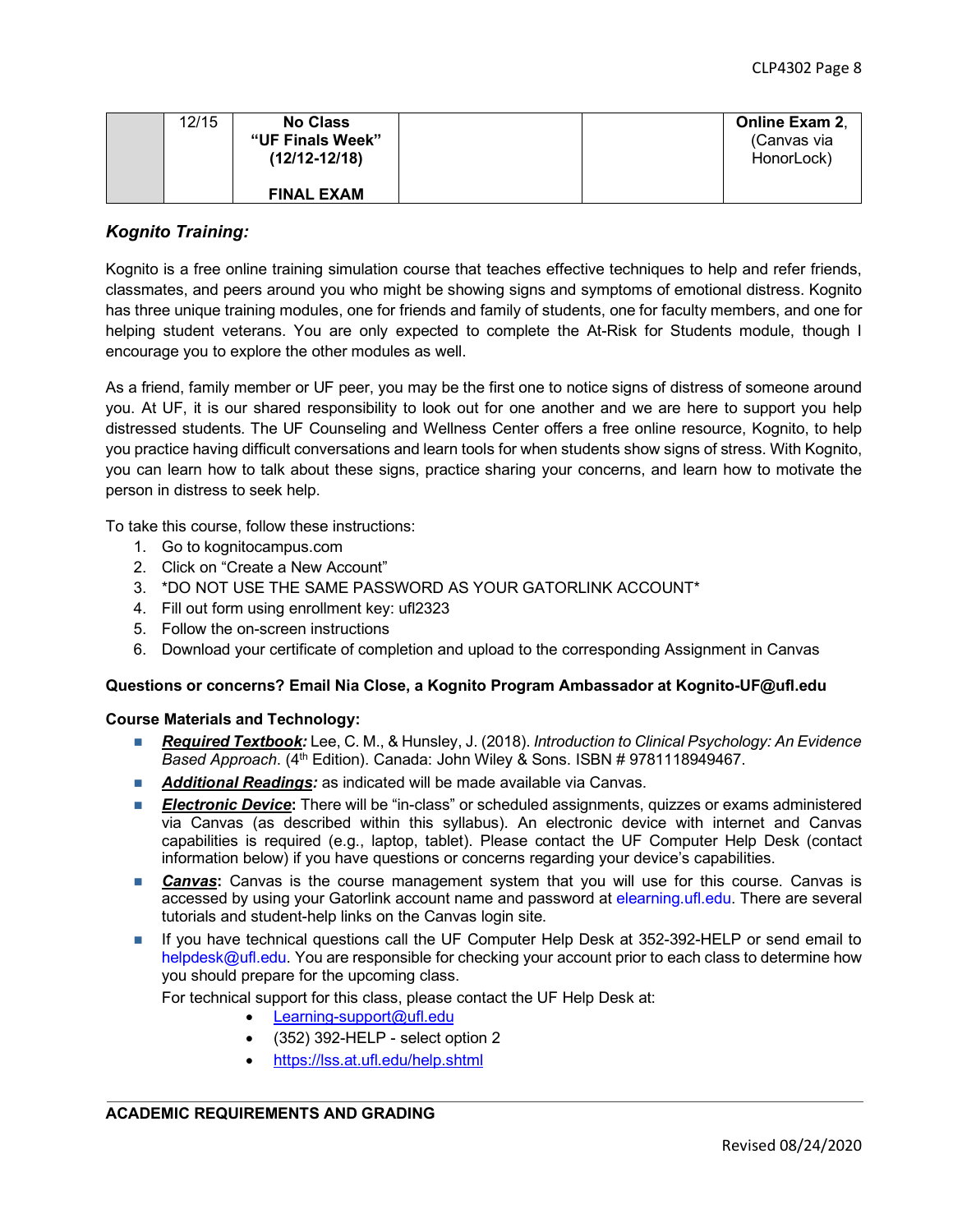### **Exams:**

There will be TWO exams—a midterm and a final; each will be worth 20% of the total grade. Exams will not be cumulative and will cover material from lectures, readings, and in-class presentations or discussions. The format of exams will be multiple choice and short answer. There will be no make-up exams, except for documented medical reasons (i.e., physician note); other documented emergencies may or may not be approved pending decision by the instructor. If you miss an exam, you will receive a score of zero on that exam. Students who must miss class on the day of an exam may request arrangements to take the exam early, pending approval by the instructor. Such requests should be submitted in writing to the instructor as early as possible in the semester; these arrangements must be made early in the semester or they will not be considered. Exams will be administered through Canvas; thus, a compatible electronic device will be required to take the exam. Exams will be set-up such that you cannot access other browsers or windows on your device while the exam is in session. Exams are closed-book and no notes will be allowed.

Class attendance will be rewarded via the inclusion of in-class information in each exam that is not covered in the textbook. Exam #2 will be the Final Exam which will occur during the last scheduled class period (e.g., **4/22**).

### **Canvas Quizzes:**

There will be four (**4)** quizzes in this course, each will be worth 5% of your final grade (for a total of 20% of your grade). Quizzes will be administered during class hours online (as described below) using the Canvas website, unless otherwise specified. Canvas quizzes will open toward the end of the class period (as announced by the instructor) and will require a passcode to begin, as announced in class. Thus, you must be attending class via zoom in order to take the online quiz. Content from quizzes may come from any lectures, readings, or assignments due for that class day. For example, all readings and any associated lectures in the Week 3 tab on Canvas must be completed *before* the Week 3 class to ensure adequate preparation for the Week 3 quiz. Quizzes missed due to *unexcused* absences will be given a zero. Quizzes are closed-book and no notes will be allowed. Quizzes will be set-up such that you cannot access other browsers or windows on your device while the quiz is in session (lockdown browser feature), thus a compatible electronic device will be required to take the quizzes. Quizzes are closed-book, to be completed independently, and no notes will be allowed.

### **Assignments Submitted to Canvas:**

There will be four (4) assignments in this course. Assignments will vary in nature; for example, they will include online discussion board posts, trainings, or follow-up individual or group work that reflects in-class activities. These assignments will each be worth 4.81% of your grade (for a total of 20% of your final grade). Assignments are typically due at 11:05pm EST on the day of class, with some exceptions as indicated in this syllabus.

### **Attendance:**

Attendance will be taken at every class, except for the two exam days. You will be allowed to miss one class with no penalty; attendance will count for 17.3% of your final grade. Given that this is an upper level elective course, class attendance is expected, not optional. You will be required to sign into class each week to mark your class attendance. It will not be permitted to sign in for a classmate; anyone caught doing this will lose their and their classmate's attendance point for the day. We will ask you to sign in at a random time during the class period to encourage attendance throughout the duration of the class. If you do miss a class, it will be your responsibility to request notes from a classmate or schedule office hours with me to discuss content from that class. You are expected to arrive to class on time and stay until dismissed in order to earn your attendance credit.

### **Participation:**

Your active engagement in the class will be assessed, through both activity in the class discussions via Canvas Discussions associated with assignments, when assigned, but also during in-class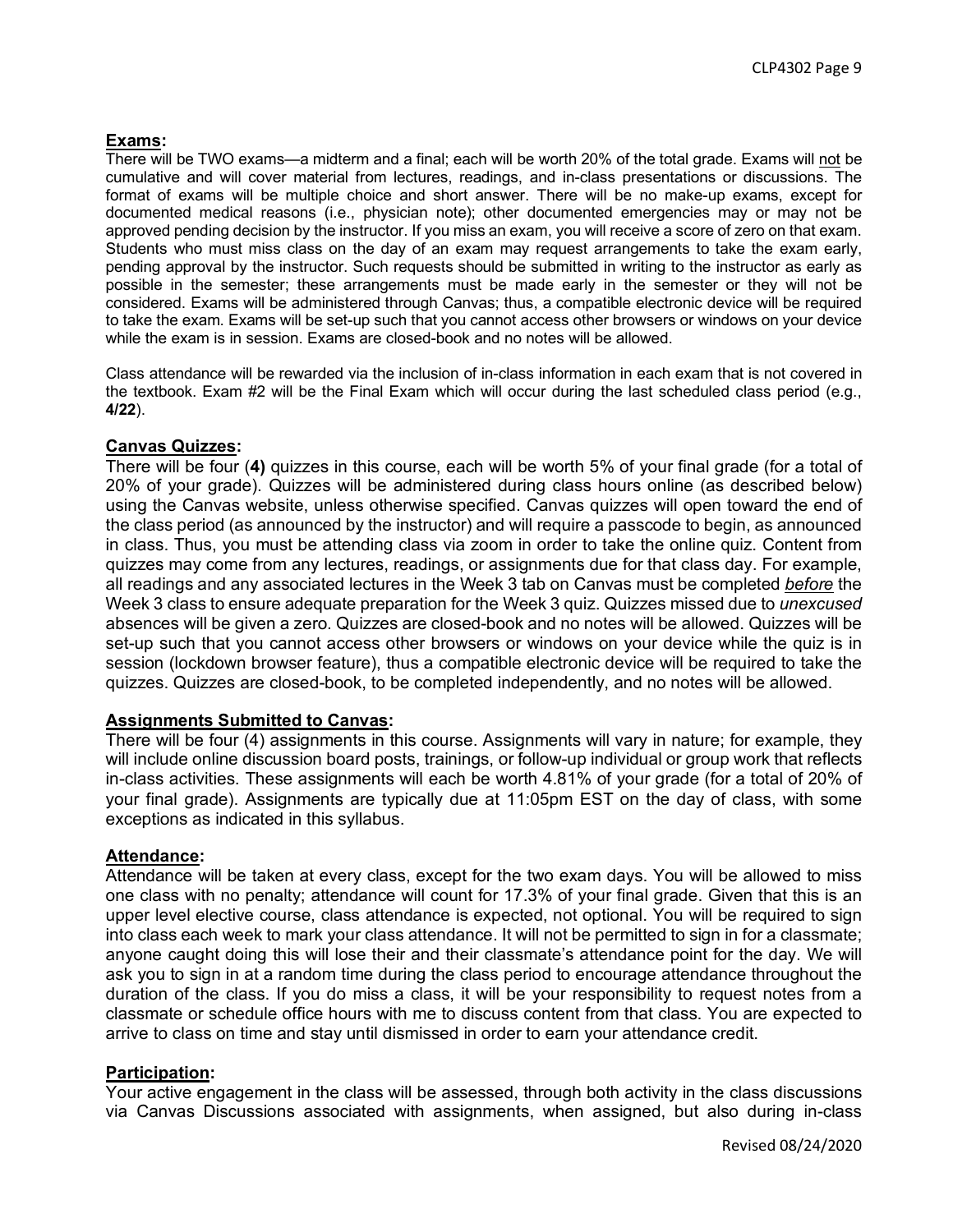sessions. I hope to hear each of your voices at least once per class—raise your hand, chime in, or I'll call on you....

Our class sessions may be audio-visually recorded for students in the class to refer back and for enrolled students who are unable to attend live. Students who participate with their camera engaged or utilize a profile image are agreeing to have their video or image recorded. If you are unwilling to consent to have your profile or video image recorded, be sure to keep your camera off and do not use a profile image. Likewise, students who un-mute during class and participate orally are agreeing to have their voices recorded. If you are not willing to consent to have your voice recorded during class, you will need to keep your mute button activated and communicate exclusively using the "chat" feature, which allows students to type questions and comments live. The chat will not be recorded or shared. As in all courses, unauthorized recording and unauthorized sharing of recorded materials is prohibited.

### **Grading:**

| <b>Requirement</b>  | <b>Number Throughout Semester</b>             | <b>Total Points (% of Final Grade)</b> |
|---------------------|-----------------------------------------------|----------------------------------------|
| Exams               | 2                                             | 40 (38.5%)                             |
| Quizzes             | 4                                             | 20 (19.2%; 5 points each)              |
| Assignments         | 4                                             | 20 (19.2%; 5 points each)              |
| Attendance          | 12 (this does not include the 2 exam<br>days) | 18 (17.3%; 1.5 each)                   |
| Participation       | 12 (this does not include the 2 exam<br>days) | $6(5.8\%; 0.5$ each)                   |
| <b>Total Points</b> |                                               | 104 (100%)                             |

### *Snapshot View:*

### *Detailed View:*

| <b>Requirement</b> | <b>Misc. Notes</b>                                                                               | <b>Due Date</b>             | <b>Total Points (% of Final</b><br>Grade) |
|--------------------|--------------------------------------------------------------------------------------------------|-----------------------------|-------------------------------------------|
| <b>Exams</b>       | Exams will be closed<br>note, administered on<br>Canvas in class in<br>lockdown browser<br>mode. |                             |                                           |
| Exam 1             |                                                                                                  | November 10, 2020, in class | 20 (19.23%)                               |
| Exam 2             |                                                                                                  | December 15, 2020, in class | 20 (19.23%)                               |
| <b>Quizzes</b>     | Quizzes will be closed<br>note, administered on<br>Canvas in class in<br>lockdown browser        |                             |                                           |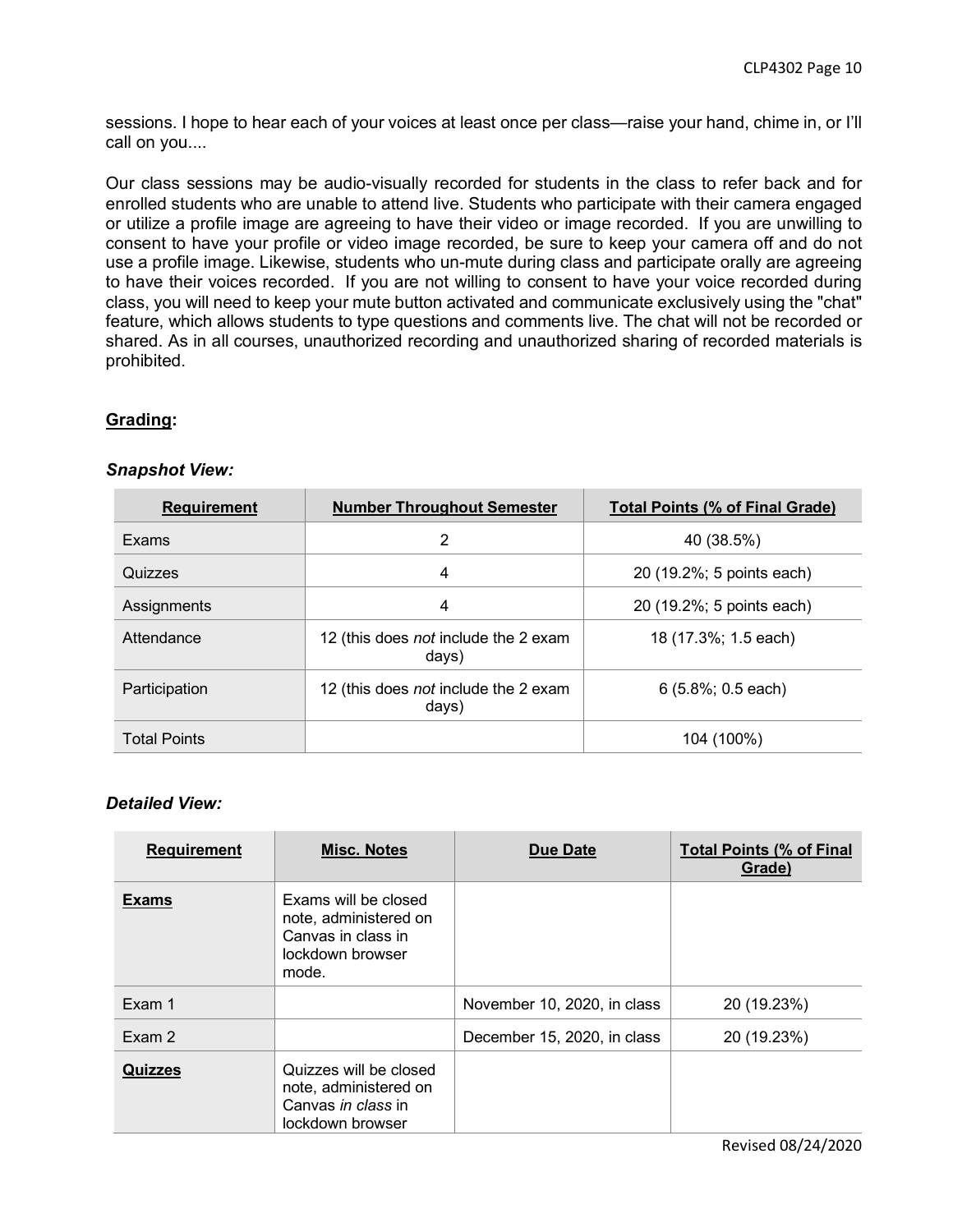|                     | mode. Please bring<br>your electronic device.                                                                                                                                                                 |                             |             |
|---------------------|---------------------------------------------------------------------------------------------------------------------------------------------------------------------------------------------------------------|-----------------------------|-------------|
| Quiz 1              |                                                                                                                                                                                                               | September 22, 2020 in class | 5(4.81%)    |
| Quiz 2              |                                                                                                                                                                                                               | October 6, 2020 in class    | $5(4.81\%)$ |
| Quiz 3              |                                                                                                                                                                                                               | October 27, 2020 in class   | $5(4.81\%)$ |
| Quiz 4              |                                                                                                                                                                                                               | December 1, 2020 in class   | 5(4.81%)    |
| <b>Assignments</b>  | Assignments are<br>typically due Tuesday<br>evenings (submitted in<br>Canvas) by 11:05pm<br>after class, based on<br>the class activity that<br>day. Deviations from<br>this schedule will be<br>highlighted. |                             |             |
| Assignment 1        |                                                                                                                                                                                                               | September 15, 5PM           | 5(4.81%)    |
| Assignment 2        |                                                                                                                                                                                                               | October 27, 5PM             | $5(4.81\%)$ |
| Assignment 3        |                                                                                                                                                                                                               | November 17, 5PM            | $5(4.81\%)$ |
| Assignment 4        |                                                                                                                                                                                                               | December 1, 5PM             | $5(4.81\%)$ |
| <b>Attendance</b>   | Remember to please<br>be on time for class<br>and stay online for the<br>entirety or your<br>attendance may not be<br>reflected.                                                                              | Each class                  | 18 (17.3%)  |
| <b>EXAM 1 DATE</b>  |                                                                                                                                                                                                               | November 10, 2020           | 20 (19.23%) |
| <b>EXAM 2 DATE</b>  |                                                                                                                                                                                                               | December 15, 2020           | 20 (19.23%) |
| <b>Total Points</b> |                                                                                                                                                                                                               |                             | 104 (100%)  |

### **Point system used (i.e., how do course percentage points translate into letter grades).**

**Example:**

| <b>Points</b><br>earned | $93 -$<br>100 | $90 -$<br>92 | $87 -$<br>89 | 83-<br>86 | $80 -$<br>82 | 77<br>- 1<br>79                     | フつ<br>. J.<br>76 | $70-$<br>70<br>72 | $67 -$<br>69 | $63 -$<br>66 | $60 -$<br>62 | <b>Below</b><br>60 |
|-------------------------|---------------|--------------|--------------|-----------|--------------|-------------------------------------|------------------|-------------------|--------------|--------------|--------------|--------------------|
| Letter<br>Grade         | A             | $\mathsf{A}$ | $B+$         | R<br>◡    | <b>B-</b>    | $\sim$<br>$\mathbf{v}^{\mathsf{r}}$ | $\sim$<br>ັ      | v                 | D+           | ◡            | D<br>⊃-      | –                  |

Please be aware that a C- is not an acceptable grade for graduate students. The GPA for graduate students must be 3.0. in all 5000 level courses and above to graduate. A grade of C counts toward a graduate degree only if a sufficient number of credits in courses numbered 5000 or higher have been earned with a B+ or higher. In addition, the Bachelor of Health Science Program does not use C- grades.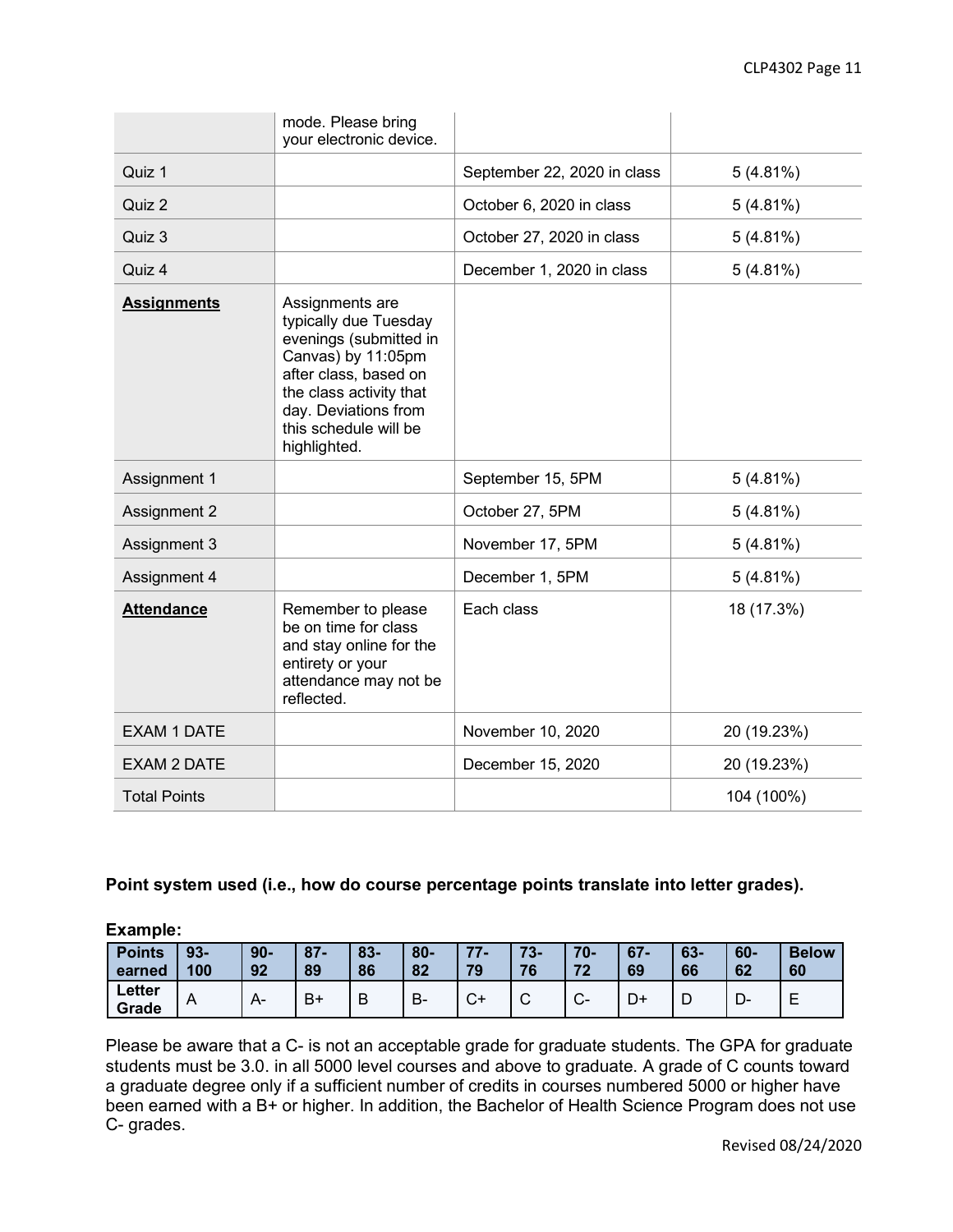| ∟etter<br><b>Grade</b> |     | Δ.   | $B+$         | B                | <b>B-</b> | $C+$ | $\sim$<br>ີ | $\sim$<br>$\mathbf{A}$ | D+               |     | D-   |     | <b>WF</b> |     | <b>NG</b> | $\bullet$<br>.১ |
|------------------------|-----|------|--------------|------------------|-----------|------|-------------|------------------------|------------------|-----|------|-----|-----------|-----|-----------|-----------------|
| Grade<br><b>Points</b> | 4.0 | 3.67 | າ າາ<br>ა.აა | 3.0 <sub>1</sub> | 2.67      | 2.33 | 2.0         | .67                    | .33 <sub>1</sub> | ۱.٥ | 0.67 | 0.0 | 0.0       | 0.0 | 0.0       | 0.0             |

For greater detail on the meaning of letter grades and university policies related to them, see the Registrar's Grade Policy regulations at:

http://catalog.ufl.edu/ugrad/current/regulations/info/grades.aspx

### **Exam Policy:**

There will be 2 exams in this course. All exams will be completed during the scheduled course time, in person, and proctored by the instructor (unless other arrangements have been made). Exams are closed book, will consist of multiple-choice and short-answer and an extra credit multiple-choice question. Exams will focus on the course content covered since the previous exam; that is, exams will not be cumulative. Each exam is worth 100 points, for a total of 200 points.

#### **Policy Related to Make up Exams or Other Work:**

We expect you to attend and to be prepared to participate in all class sessions. Personal issues with respect to fulfillment of course requirements will be handled on an individual basis. If you must miss an exam because of a foreseeable conflict (i.e., professional conference, athletic competition, religious observance, etc.) you are expected to notify us immediately to set-up alternative arrangements *prior* to the exam date. If a student is not in class for an exam due to an illness or medical emergency, they will be required to provide a statement from their healthcare provider documenting the illness or medical emergency. A make-up exam will be provided the first day the student returns to their normal class schedule or at the earliest convenience of the instructor. Requirements for make-up exams, assignments, and other work in this course are consistent with university policies that can be found in the online catalog at: https://catalog.ufl.edu/ugrad/current/regulations/info/attendance.aspx.

Please note all faculty are bound by the UF policy for excused absences. For information regarding the UF Attendance Policy see the Registrar website for additional details: https://catalog.ufl.edu/ugrad/current/regulations/info/attendance.aspx

Excused absences must be consistent with university policies in the Graduate Catalog (http://gradcatalog.ufl.edu/content.php?catoid=10&navoid=2020#attendance) and require appropriate documentation. Additional information can be found here: https://catalog.ufl.edu/ugrad/current/regulations/info/attendance.aspx

### **Reporting illnesses and family emergencies:**

In the event you experience an unexpected illness, family, or otherwise personal emergency please notify the instructor immediately to set-up alternative arrangements.

### **The UF Religious Holidays Policy is available at:**

https://catalog.ufl.edu/ugrad/current/regulations/info/attendance.aspx#religious

For University of Florida Students, the following guidelines apply:

• Students, upon prior notification to their instructors, shall be excused from class or other scheduled academic activity to observe a religious holy day of their faith.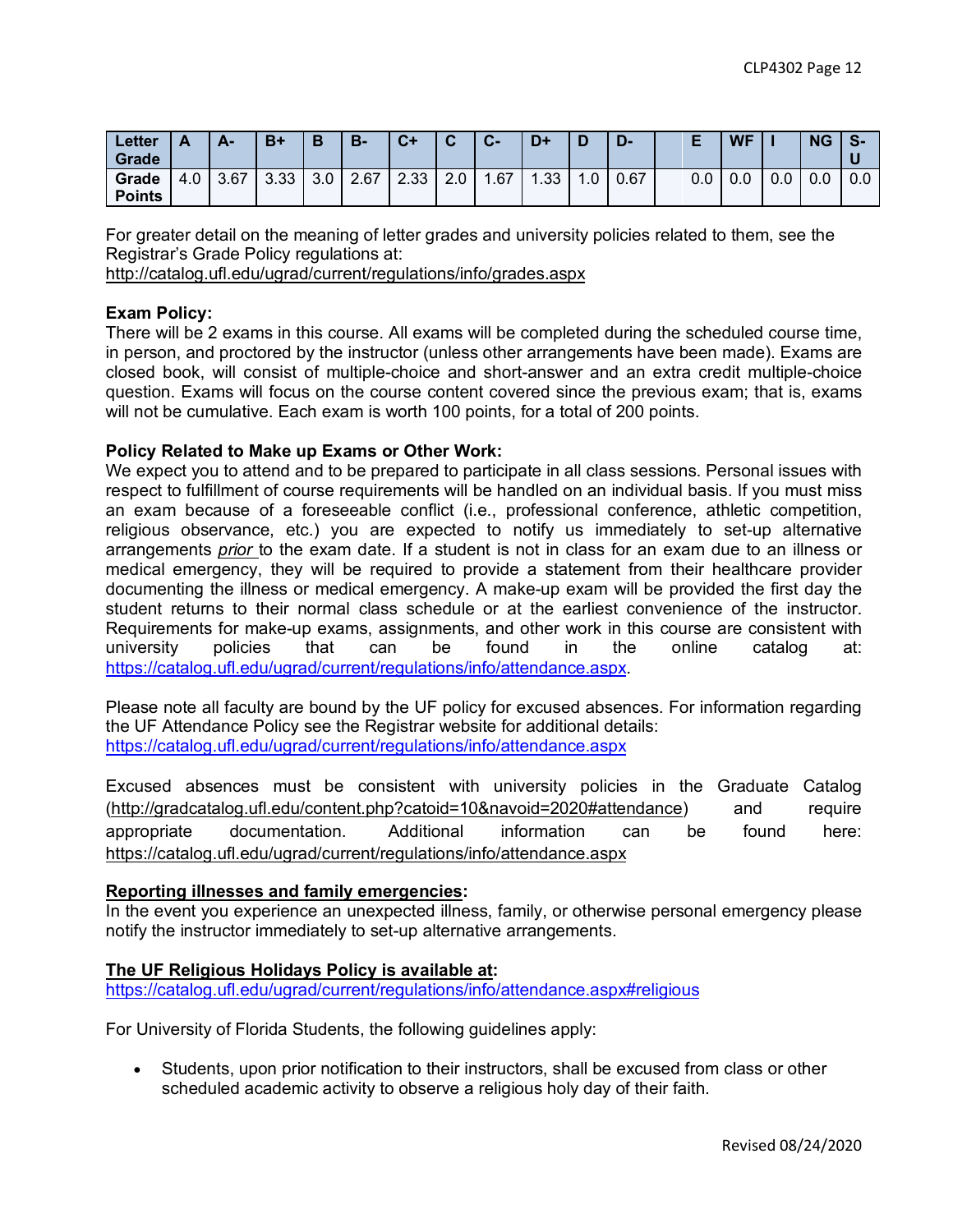- Students shall be permitted a reasonable amount of time to make up the material or activities covered in their absence.
- Students shall not be penalized due to absence from class or other scheduled academic activity because of religious observances.

Any requests for make-ups due to technical issues MUST be accompanied by the ticket number received from LSS when the problem was reported to them. The ticket number will document the time and date of the problem. You MUST e-mail me within 24 hours of the technical difficulty if you wish to request a make-up.

### **Policy Related to Required Class Attendance:**

Attendance is considered an integral part of the learning experience as class discussions and lectures will include valuable material covered in the examinations that is not otherwise covered in the textbook. Thus, class attendance will be taken, and students are expected to attend all classes and participate in class discussions to have exposure to this information. Class attendance will be calculated into your final grade in the course through submission of the in-class assignments and weekly quizzes. **NOTE THAT STUDENTS WHO ARE NOT PRESENT IN CLASS WILL NOT RECEIVE CREDIT FOR TURNING IN AN IN-CLASS ASSIGNMENT OR QUIZ/EXAM THROUGH CANVAS**. If students must be absent, they will be responsible for any missed material by acquiring lecture notes from other students who attended. You can expect that class slides will, in most cases, be on Canvas; however, not every lecture has slides that will accompany it and not all information will be on slides. Some material presented in lectures will not be in the text and will be included on examinations. Thus, reduced attendance can be expected to result in a lower course grade. Requirements for class attendance and make-up exams, assignments, and other work in this course are consistent with university policies that can be found in the online catalog at: https://catalog.ufl.edu/ugrad/current/regulations/info/attendance.aspx.

Please note all faculty are bound by the UF policy for excused absences. For information regarding the UF Attendance Policy see the Registrar website for additional details: https://catalog.ufl.edu/ugrad/current/regulations/info/attendance.aspx

### **STUDENT EXPECTATIONS, ROLES, AND OPPORTUNITIES FOR INPUT**

### **Expectations Regarding Course Behavior:**

- Please refrain from using electronic devices during class lectures except for taking notes, completing in-class assignments, and quizzes/exams, as it is distracting and inconsiderate of other students and the instructor.
- Additionally, cell phones, recording devices (unless part of an accommodation for learning disabilities), and text messaging are prohibited during class. must be placed on silent or turned off during class. Any use of a cell phone during class (i.e., chatting, texting) will be considered a violation of this policy as it disrupts other students from learning. Students who violate this policy will be asked to leave and will lose 1% of their final grade per violation. Please speak to the instructor prior to the beginning of class if you experience an emergency that requires you to leave the room to take a phone call.
- Please do not arrive late to class or disrupt the class, as it is distracting and inconsiderate of other students and the instructor.
- To the extent permitted by facility rules and restrictions, you may bring food and/or beverages to class as long as it does not interfere with your ability to work and/or participate in class, and as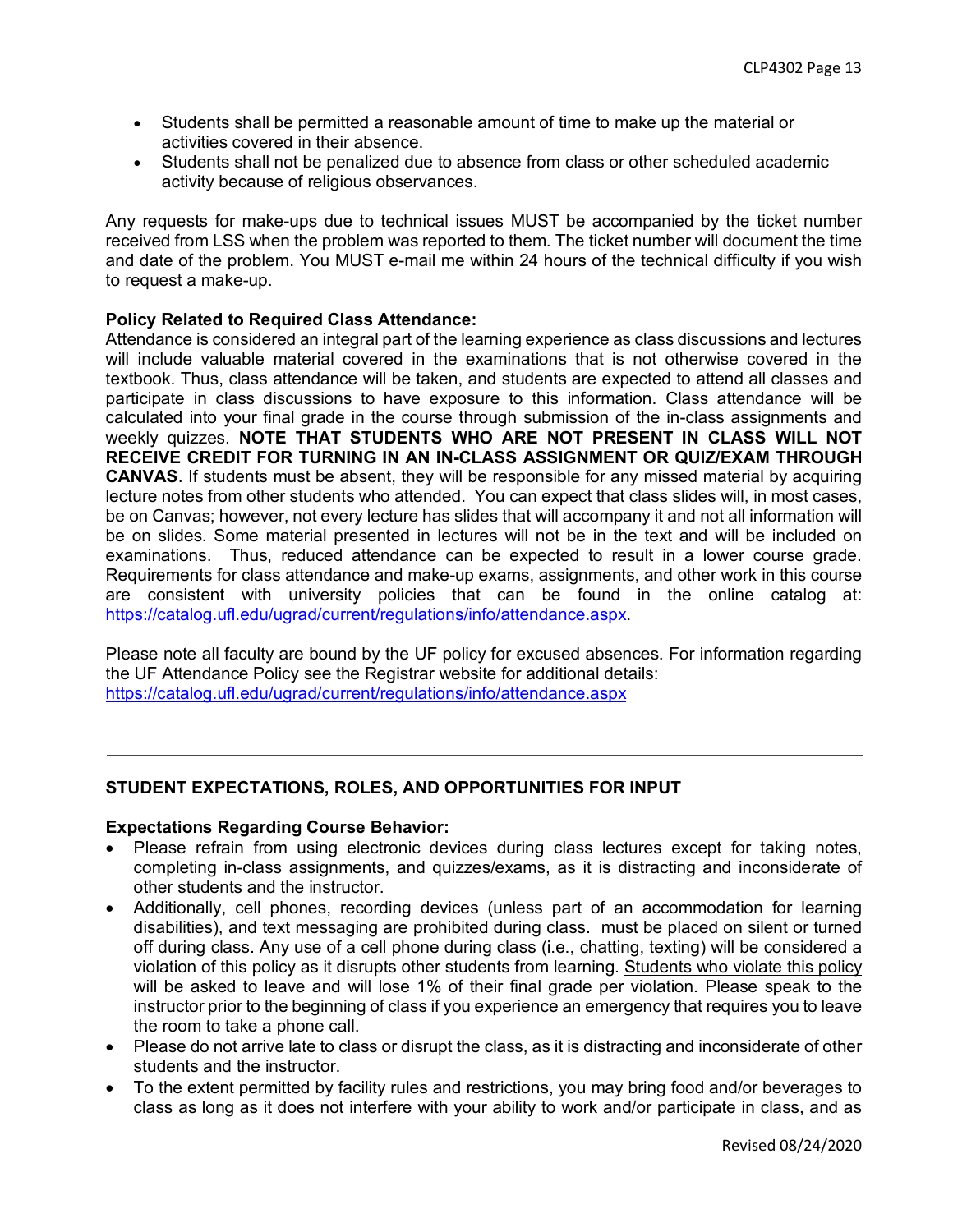long as it does not interfere with or your classmates' ability to work and participate in class. You will be expected to clean-up after yourself and dispose of all trash before leaving the classroom.

#### **Academic Integrity:**

Students are expected to act in accordance with the University of Florida policy on academic integrity. As a student at the University of Florida, you have committed yourself to uphold the Honor Code, which includes the following pledge:

### "**We, the members of the University of Florida community, pledge to hold ourselves and our peers to the highest standards of honesty and integrity**."

You are expected to exhibit behavior consistent with this commitment to the UF academic community, and on all work submitted for credit at the University of Florida, the following pledge is either required or implied:

### **"On my honor, I have neither given nor received unauthorized aid in doing this assignment."**

It is your individual responsibility to know and comply with all university policies and procedures regarding academic integrity and the Student Honor Code. Violations of the Honor Code at the University of Florida will not be tolerated. Violations will be reported to the Dean of Students Office for consideration of disciplinary action. For additional information regarding Academic Integrity, please see Student Conduct and Honor Code or the Graduate Student Website for additional details: https://www.dso.ufl.edu/sccr/process/student-conduct-honor-code/

http://gradschool.ufl.edu/students/introduction.html

Please remember cheating, lying, misrepresentation, or plagiarism in any form is unacceptable and inexcusable behavior.

### **SUPPORT SERVICES**

#### **Accommodations for Students with Disabilities:**

If you require classroom accommodation because of a disability, it is strongly recommended you register with the Dean of Students Office http://www.dso.ufl.edu within the first week of class or as soon as you believe you might be eligible for accommodations. The Dean of Students Office will provide documentation of accommodations to you, which you must then give to me as the instructor of the course to receive accommodations. Please do this as soon as possible after you receive the letter. Students with disabilities should follow this procedure as early as possible in the semester. The College is committed to providing reasonable accommodations to assist students in their coursework.

#### **Health and Wellness:**

Students sometimes experience stress from academic expectations and/or personal and interpersonal issues that may interfere with their academic performance. If you find yourself facing issues that have the potential to or are already negatively affecting your coursework, you are encouraged to talk with an instructor and/or seek help through University resources available to you.

• The **Counseling and Wellness Center** 352-392-1575 offers a variety of support services such as psychological assessment and intervention and assistance for math and test anxiety. Visit their web site for more information: http://www.counseling.ufl.edu. On line and in person assistance is available.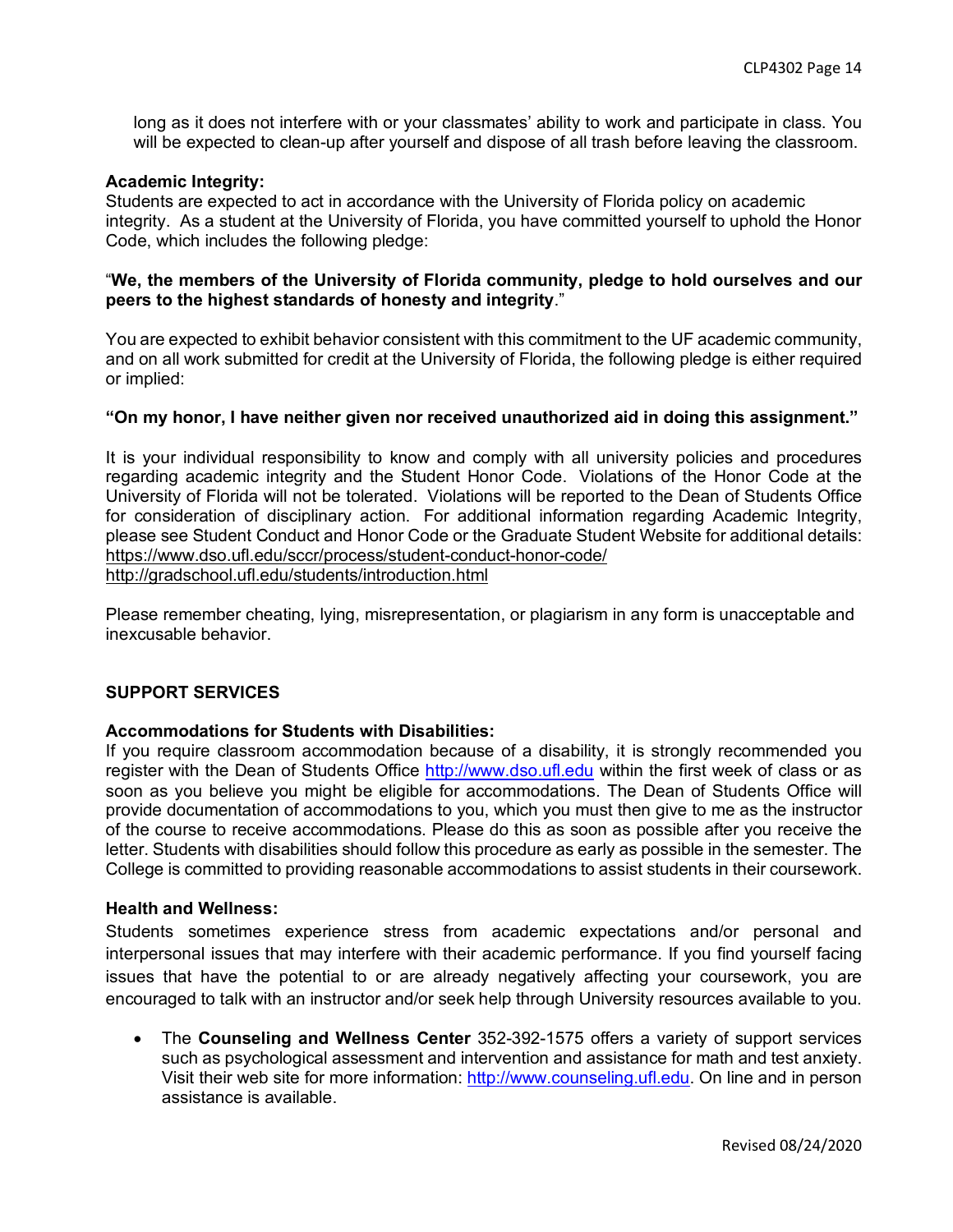- **You Matter We Care** website: http://www.umatter.ufl.edu/. If you are feeling overwhelmed or stressed, you can reach out for help through the You Matter We Care website, which is staffed by Dean of Students and Counseling Center personnel.
- The **Student Health Care Center** at Shands is a satellite clinic of the main Student Health Care Center located on Fletcher Drive on campus. Student Health at Shands offers a variety of clinical services. The clinic is located on the second floor of the Dental Tower in the Health Science Center. For more information, contact the clinic at 392-0627 or check out the web site at: https://shcc.ufl.edu/
- **University Police Department**: Visit UF Police Department website or call 352-392-1111 (or 9-1-1 for emergencies).
- **UF Health Shands Emergency Room / Trauma Center**: For immediate medical care call 352-733-0111 or go to the emergency room at 1515 SW Archer Road, Gainesville, FL 32608; Visit the UF Health Emergency Room and Trauma Center website.
- Crisis intervention is always available 24/7 from: **Alachua County Crisis Center**: (352) 264- 6789

http://www.alachuacounty.us/DEPTS/CSS/CRISISCENTER/Pages/CrisisCenter.aspx

Do not wait until you reach a crisis to come in and talk with us. We have helped many students through stressful situations impacting their academic performance. You are not alone so do not be afraid to ask for assistance.

### **Academic Resources**

• E-learning technical support: Contact the UF Computing Help Desk at 352-392-4357 or via e-mail at helpdesk@ufl.edu.

• Career Connections Center: Reitz Union Suite 1300, 352-392-1601. Career assistance and counseling services.

• **Library Support**: Various ways to receive assistance with respect to using the libraries or finding resources.

• **Teaching Center**: Broward Hall, 352-392-2010 or to make an appointment 352- 392-6420. General study skills and tutoring.

• **Writing Studio**: 2215 Turlington Hall, 352-846-1138. Help brainstorming, formatting, and writing papers.

• Student Complaints On-Campus: Visit the Student Honor Code and Student Conduct Code webpage for more information.

• On-Line Students Complaints: View the Distance Learning Student Complaint Process.

### **Inclusive Learning Environment:**

Public health and health professions are based on the belief in human dignity and on respect for the individual. As we share our personal beliefs inside or outside of the classroom, it is always with the understanding that we value and respect diversity of background, experience, and opinion, where every individual feels valued. We believe in, and promote, openness and tolerance of differences in ethnicity and culture, and we respect differing personal, spiritual, religious and political values. We further believe that celebrating such diversity enriches the quality of the educational experiences we provide our students and enhances our own personal and professional relationships. We embrace The University of Florida's Non-Discrimination Policy, which reads, "The University shall actively promote equal opportunity policies and practices conforming to laws against discrimination. The